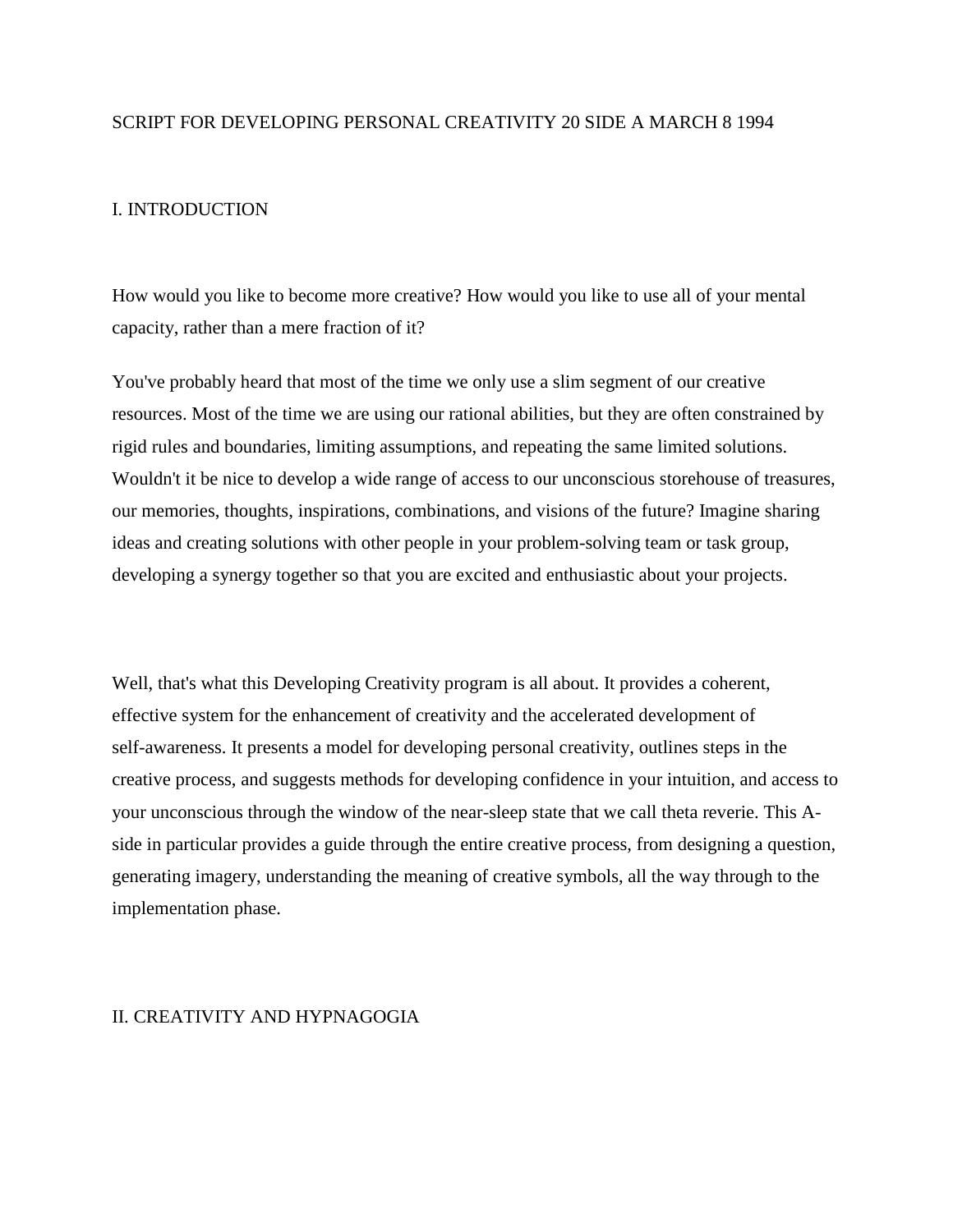In today's world, creativity is sought as a pathway to increased personal effectiveness and fulfillment, to access the vast untapped potential of the human brain. Recent research has linked one key element of the creative process to mind state mastery, the idea-incubation phase, and especially the imagery produced in the theta brain-wave state of near sleep called "hypnagogia."

Hypnagogic imagery is not conscious image construction as in visualization or deliberate day dreaming, but rather unconscious image projections, or dreamlets. These semi-sleep state images are usually spontaneous, vivid, fleeting and significant in nature. Often they are so brief that they are lost to memory, blurred by sleep onset if the person is too tired to stay conscious, or erased as the person becomes alertly and fully awake. It seems that the main skill in keeping these images is to remain very deeply relaxed, while not sliding off the edge into sleep. This audiotape-assisted session is designed specifically to guide you and maintain your awareness in this optimal state. The patterns on the audiotape provide a general preparation for the "emptying of mind" so crucial to the creative incubation process. While progressing towards the theta level, you begin to learn methods to cue and retrieve alpha and theta states at other times and places, so that the creative process does not have to rely on the use of your light and sound device, but rather on your self-generated or built-in learning.

The tape proceeds through a series of steps in mind state progression to the theta level, leaving you in the deep theta state to incubate imagery. Intermittent patterns of stimulation assist you in managing the arousal level on the threshold of sleep. Once you are at this semi-sleep state you passively, yet purposefully, remain awake, while at the same time you maintain a curious, attentive and watchful attitude of waiting for the subtle sensory images of the body and mind to arise. Audiotaped suggestions help you maintain lucid awareness, with strategies to help remember these images for later recording and further processing of their meaning and significance. There is also the provision of continuing in theta after the tape finishes for an extended period of personal privacy to allow for more complete imagery development.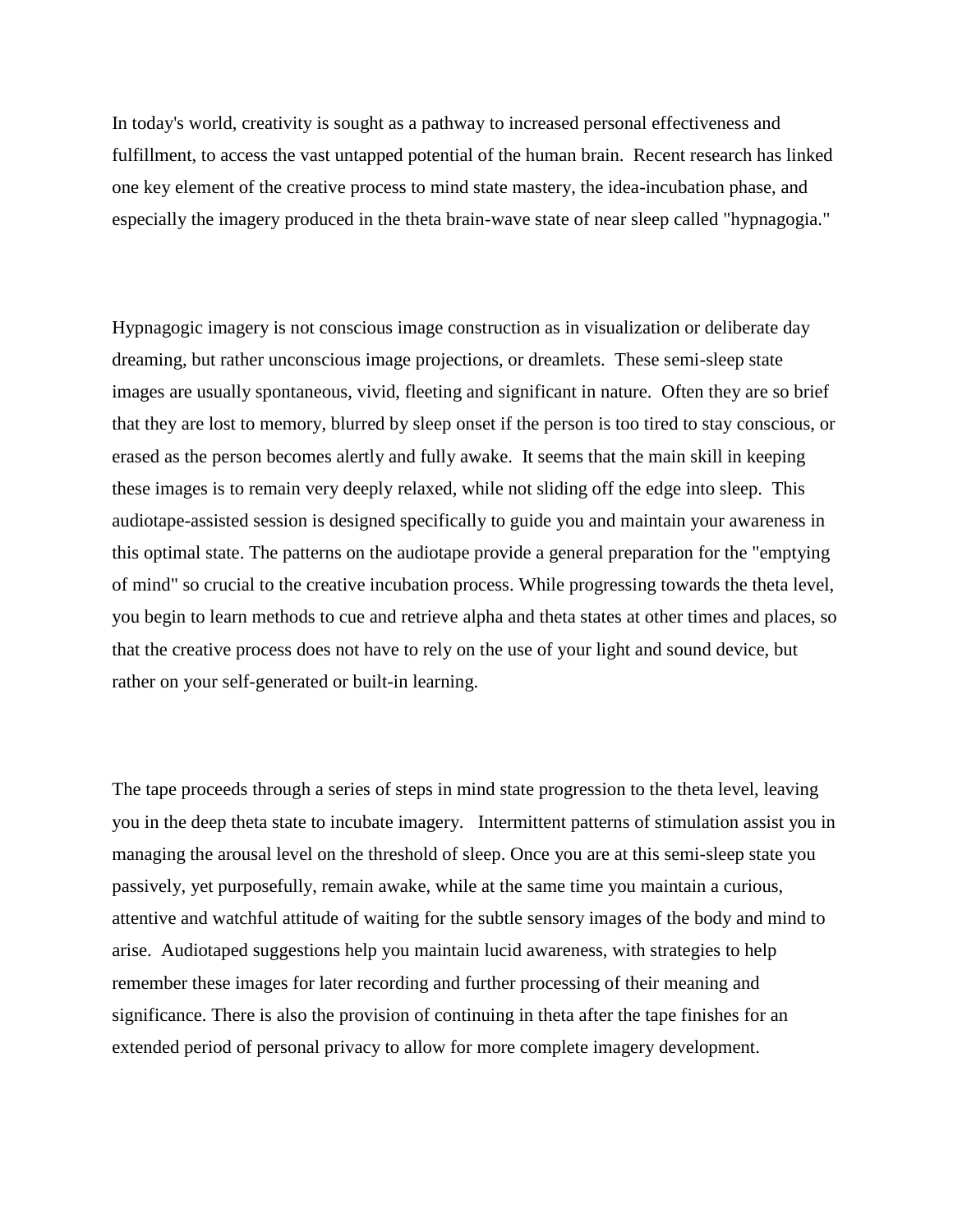This next section links Mind State Management to a Model for Developing Creativity.

The essential skill of Mind State Management is to recognize the task at hand and the optimal mind state to perform it, then to have the practiced ability to consistently transport your mind into that state whenever you need to do that task. For example,

(1) The First Step in the Creative Process is Using the Beta State for Problem Definition and Analysis

For linear, logical, analytical thinking, the beta mind state is optimal. This state is ideal for the Research Phase of the creative process. That is, analytical functions are important in the first phases of problem analysis. The beginning of a process of creativity often involves a **theme**, a quest, a question behind the quest, a dilemma, or a problem. The creativity evolved is ultimately evaluated by its feasibility and adequacy in addressing the issues raised in the problem or dilemma.

Before we can address a problem, we need to ask: "What is the problem? Where does it begin and end, or, in other words, what is the **scope** of the problem? How will we know when the problem has been resolved?"

Once a problem or dilemma has been defined, the next recommended step is gathering the people involved with the problem and gather data from them and other sources about the factors that are thought to influence the problem. What is the **context** in which the problem is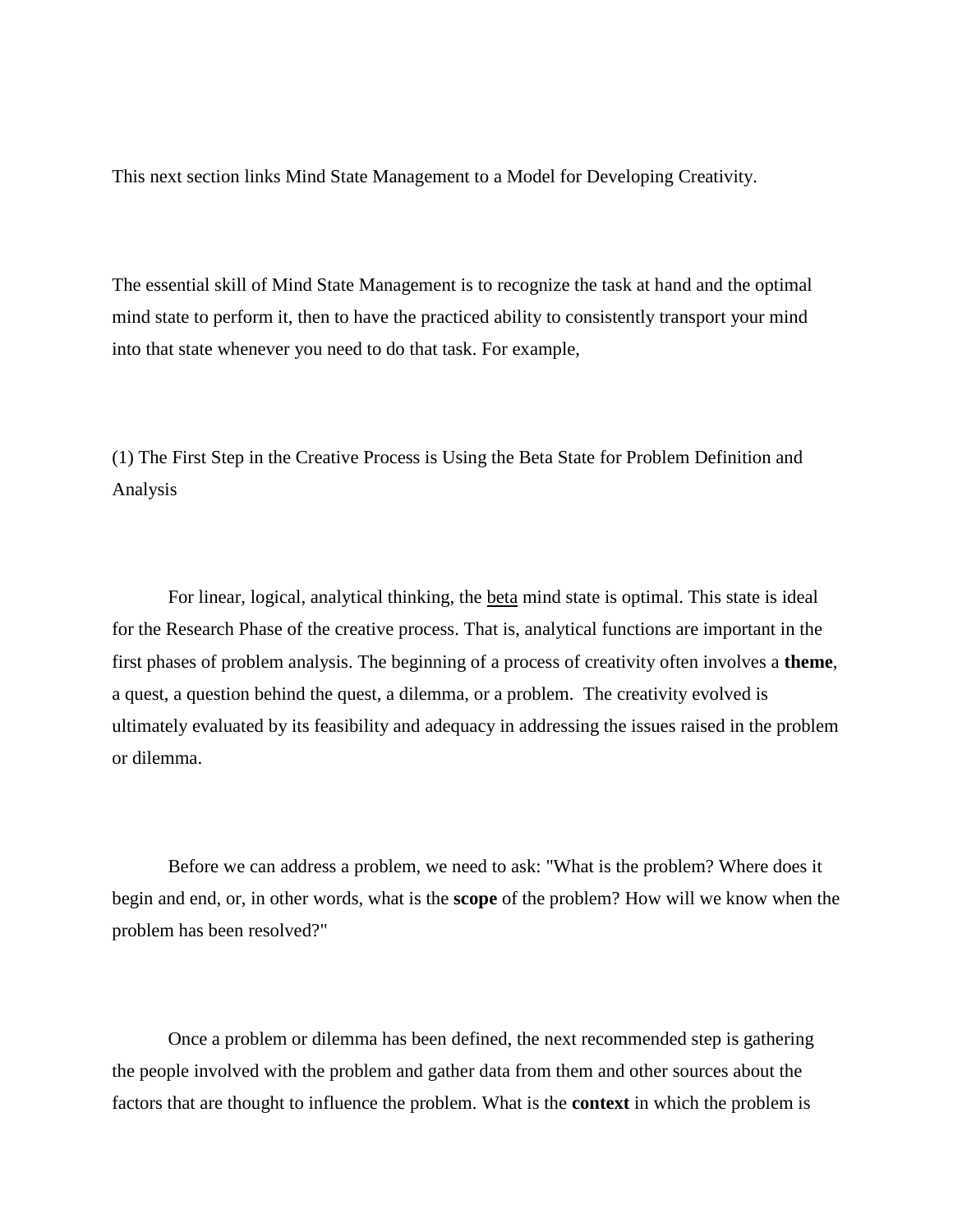embedded? For whom is it a problem? When does it happen? In other words, what are the necessary and sufficient conditions for the problem to occur? Also important are contexts in which the problem does not occur. These may indicate paths towards solution or resolution by amplifying exceptions to the problem, until it has little room to exist. This solution-focused approach is what I call Management by Exception.

Another important analysis is the research about previously **attempted solutions** to the creative problem. These may indicate nearly adequate solutions that merely lacked on or two crucial elements to be effective. On the other hand, previously attempted solutions may have given rise to even more complications compounding the size or complexity of the problem. These patterns may have to be blocked or disrupted to allow a solution to emerge.

A similar beta analysis function is the selection involved in testing the feasibility of a potential solution, later on in the creative process. Many of the Energize sessions featured in the Voyager  $XL^{TM}$  stimulate this way of thinking.

(2) The Second Step is Using the Alpha State for Invocation and Incubation of Imagery.

Beyond logically beta consciousness the Alpha state, the process of relaxed thinking and responding that is an important to the experience of Flow, the resourceful and responsive energy state. When we relax, or begin to generate images, our mind begins to think in more analogical or metaphorical ways. The constraints of reality are seemingly bent at the edges as we think of pleasant places, people, relationships, and safe and comfortable spaces in our mind. We make pictures, feel sensations, remember fragrances, and are transported from the ordinary requirements of strict obedience to the laws of logic, drifting into the lateral connections of association. We begin to enter the world of "what if?" as we actively construct other more interesting realities.

One way of promoting this process in creativity is to suspend or defer judgement and feasibility constraints, and Brainstorm. **Brainstorming** is the process of following your intuition without thinking or judging, producing a multitude of ideas: useful, crazy, weird, rational and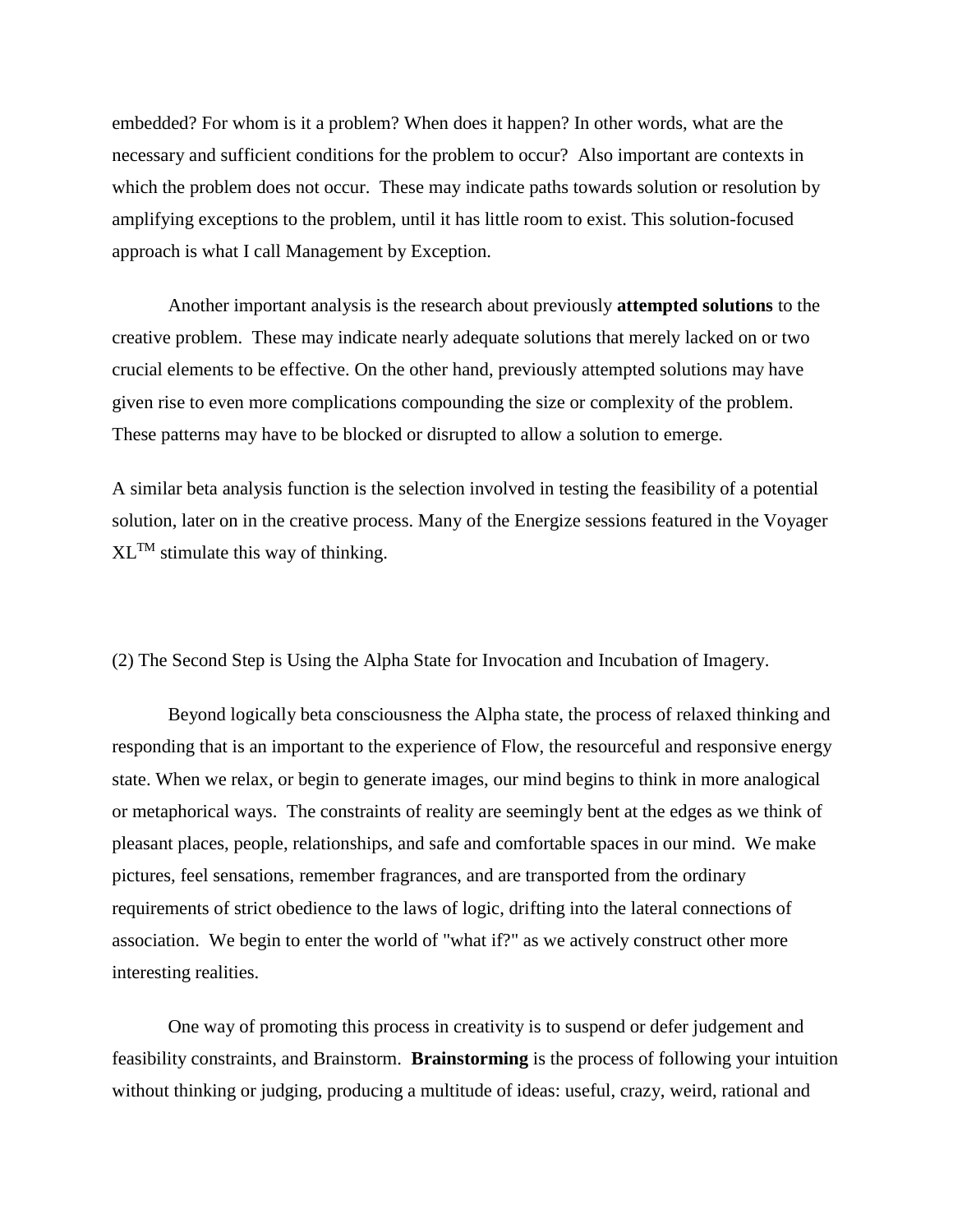irrational. To allow brainstorming to happen you often need to go beyond the constraints of assumptions and rules that are usually never questioned.

To liberate the Mind for this process of seeking, you need to do various exercises and puzzles to break out of rigid ideational sets or limiting biases. Examples are James Fixx's book series "Games for the Super-intelligent" and Roger von Oeck's books and games such as "A Whack in the Side of the Head." All of these set-breakers are designed to temporarily suspend beta analytic thinking, and branch out into lateral or metaphorical patterns. DeBono's ideas about different colored hats for different kinds of intelligences or modes of creative problem solving are also quite useful here. The problem being addressed can often be visualized or moved into a different field or context by reframing or imagining how it would be if viewed differently. Such approaches as synectics, creative visualization, guided imagery, and other exercises can be used to assist the creative team or individual to use the visuo-spatial abilities that are featured in the alpha state.

In the alpha brain-wave state, special goals can be visualized, or dilemmas can be posed to the unconscious mind as themes for deeper meditation when the opportunity arises. This seeding of ideas or possible connections is often called the **incubation** process. Examples of synectics and imagery incubation are presented in exercises on the B-side of this tape.

After incubation, the creative person or team often takes a break away from traditional ways of solving or even thinking about the problem being addressed. At this phase the work group may decide to play baseball, go dancing, go for solitary walks, and so on. In various ways, creative people in this phase learn to withdraw their conscious and willful intention away from direct action, withdrawing into play, deep meditation, and the near-sleep states of hypnagogia and theta reverie.

(3) The Third Step is Using Theta Reverie to Cultivate Ideation and Imagery,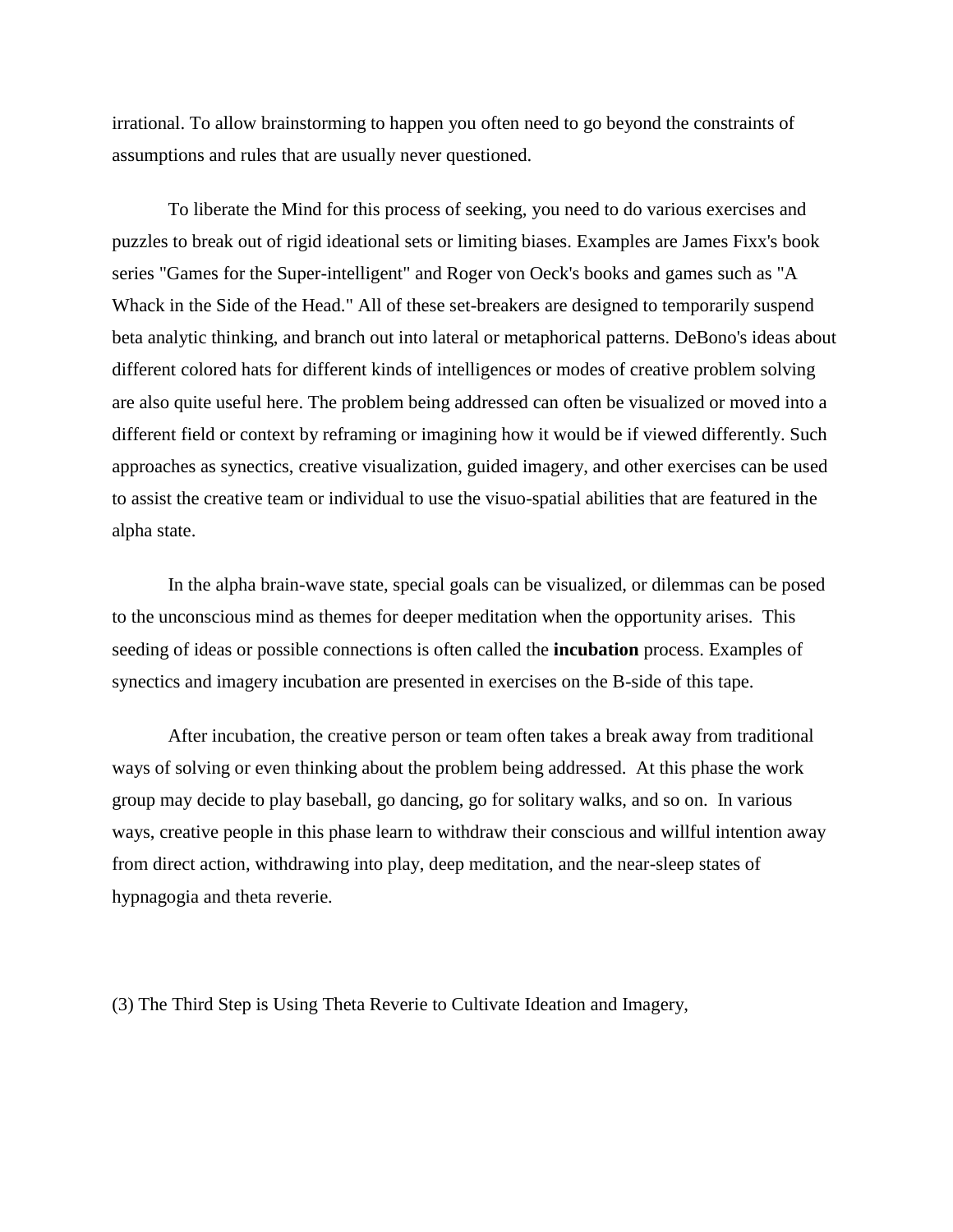Beyond the alpha zone lies a slower brain-wave state, called theta, or in the creativity research literature, hypnagogia. Hypnagogia is the state of twilight consciousness on the threshold of sleep. Hypnagogic imagery is not the conscious visualization, guided imagery, or the deliberate day dreaming that often happens in alpha states. Rather, hypnagogic experiences occur during a more detached state of mind as unconscious image projections. Hypnagogia can be realized in any one of the five sensory modalities. Most often, though, it presents itself to one's conscious awareness as a "sensory image" of the visual, auditory and kinesthetic type. These spontaneous, fleeting, often vivid and meaningful images are similar to dreams in their initiation and source - the never-forgetting, powerful and mysterious unconscious mind.

Managing the gradient between alert waking states of consciousness and usually non-conscious sleep states is the key to useful and successful mind state mastery. Classical as well as clinical systems of training have included oriental, meditative, contemplative, biofeedback and hypnosis-induced forms of relaxation and expanded awareness. All of these gentle and subtle disciplines eventually stress the importance of staying outside of the enticing doorway of `non-conscious sleep.' Managing one's arousal level requires an intentionality to slowly move towards sleep without entirely falling into sleep. Once at this semi-sleep state you remain aware of your state, while at the same time stimulating a curious, attentive and watchful attitude of waiting for the subtle, "sensory images" of the body and mind to arise. When working to expand the field of personal consciousness between awake and sleep states there is one main guideline: preserve lucidity, maintain awareness of your experience.

Virtually all of us have experienced these bright or strong images, and briefly we wonder: "What was that? or Where did that come from? or What does that mean?" but often we forget about them and just carry on daydreaming or falling asleep, forgetting later on to explore the meaning of these symbol icons, despite their richness.

The images of theta reverie are much closer to the unconscious or unknown. They are often much more vivid and unusual, as they can involve very interesting associations. They often appear as a sequence of snapshots of images evolving, sometimes by your act of observing them, and sometimes as if they have a life of their own, and they are merely showing their splendor to you. These are like jewels from the vast treasurehouse of the unconscious. Each trip into these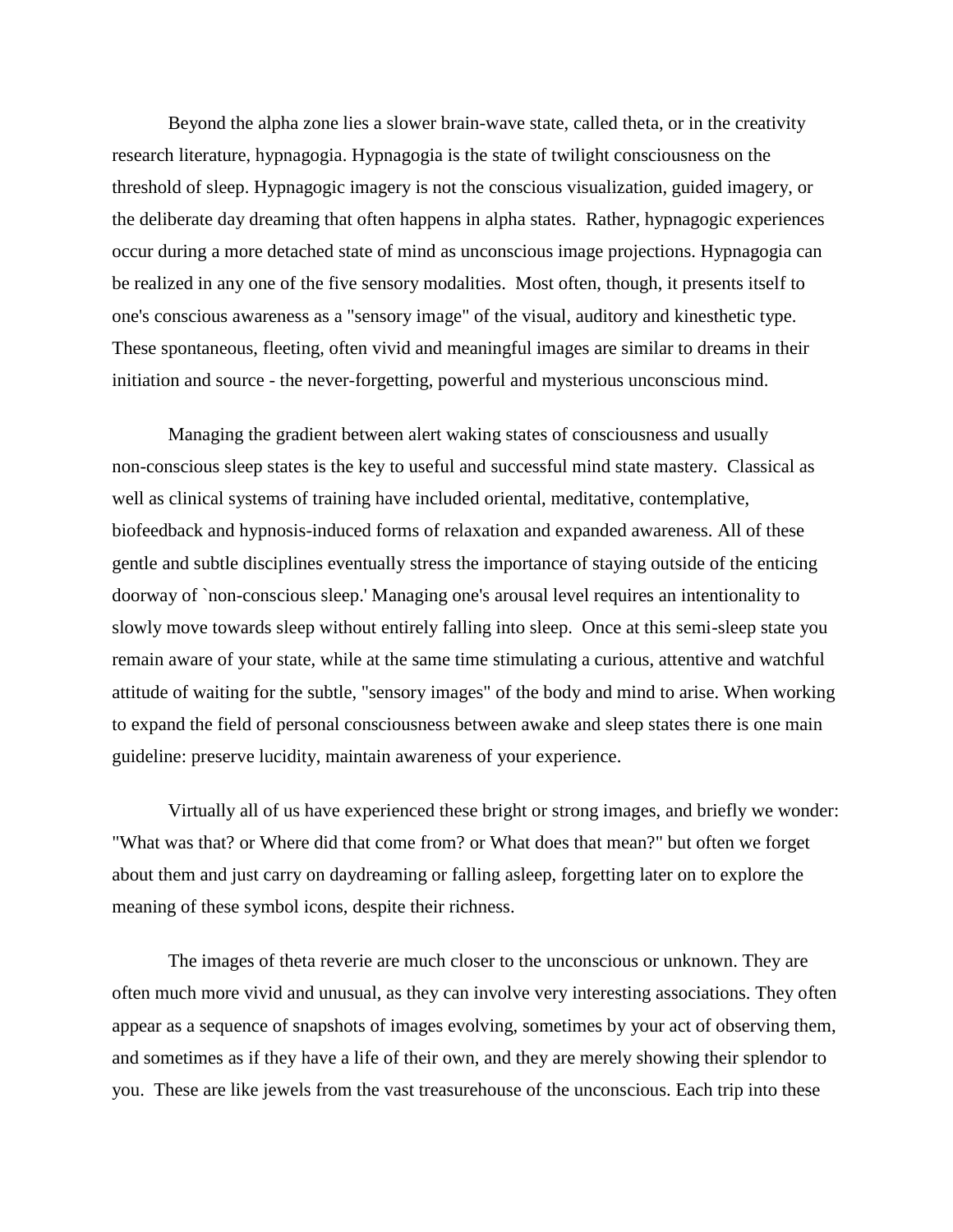underground caverns of consciousness may offer the promise of something quite profound, or merely yield the common and profane. You never really know until you come back, and further examine the beauty of what you have mined. These symbols are ideas from your own knowledge and experience. But beyond that, they can also include the collective wisdom of generations of others in your emotional circle, your culture, and those factors which are in tune with the our world and the evolution of our consciousness as a species exploring the frontiers of inner space.

Sometimes you can extend or link together the images of theta reverie and twilight consciousness into a videotape of creativity in the land of dreams. This is very interesting because the dreamlets become assembled in sequences where the rules of common logic are often abandoned in favor of the experience of the unusual. The land of dreams has been a source of inspiration since time began. However, more recently a group of scientists have discovered that, by cultivating some habits of expectancy and vigilance, people can realize they are dreaming while in the dream state. Becoming aware, or lucid, can allow you to observe more effectively, or interact more actively with dream elements so that more ideas can be learned and developed. Individuals who can exercise such control of movement between the waking, semi-sleep and dream states report being able to maintain conscious, lucid awareness of the physical sensations, mental impressions and hypnagogic and dream images. This is lucid awareness of consciousness, an ultimate meditation skill.

For more about the link between Creativity and Lucid Dreaming, try the session on Lucid Dreaming and its accompanying audiotape, Relax into Lucid Dreaming. However, you can use this tape as well to prepare for lucidity. You are led into a theta state and kept on the threshold of dreaming for enough time to allow launching into a dream state where you still may have enough wakefulness to observe the whole process, continuing that lucidity right into the dream state. At that point you can tumble and recreate scenarios in virtual reality, the playground and creative workshop of the mind.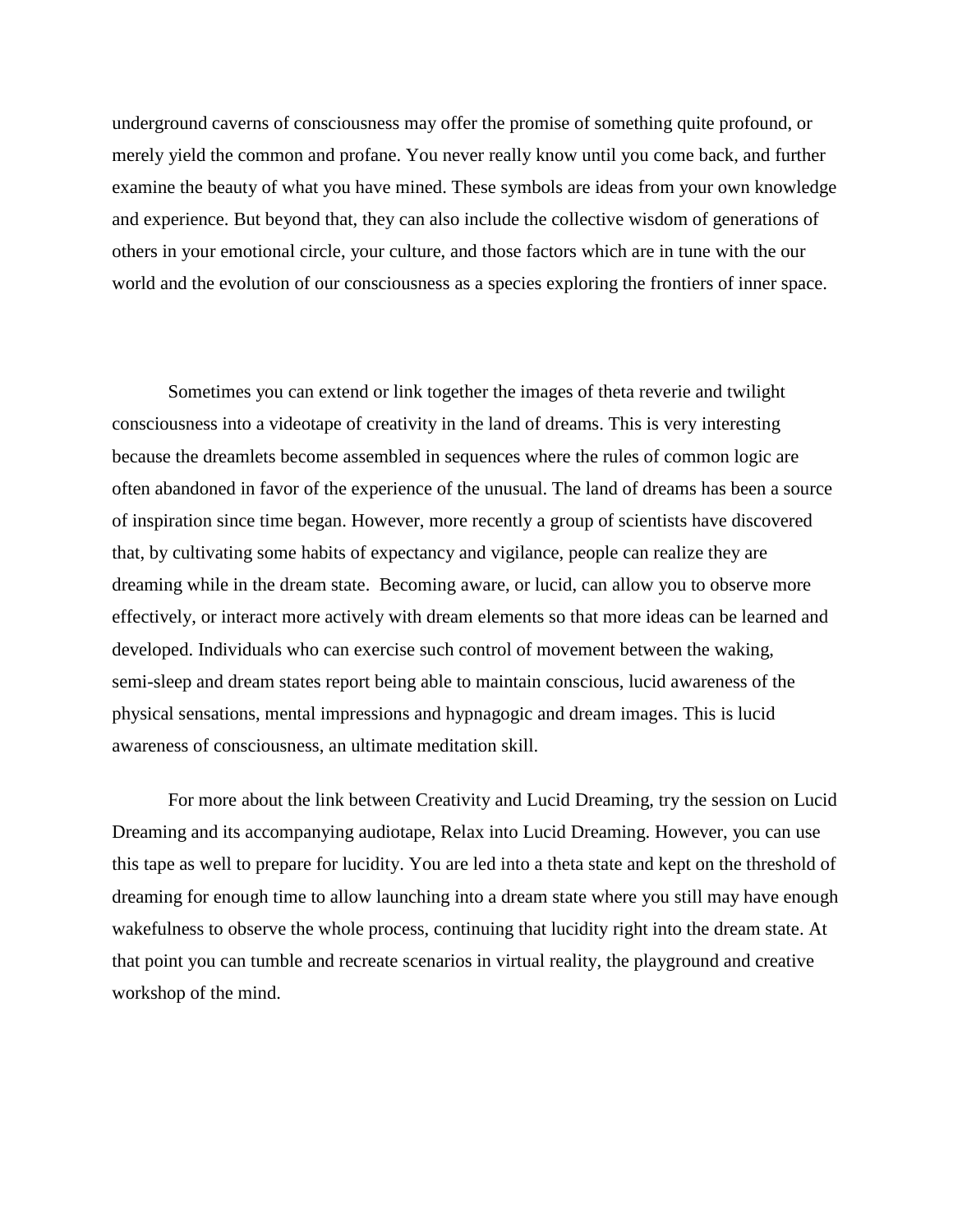Such was the work and experience of the most creative people in the history of the human race. When studying the creative process and historical accounts of famous creative personalities it becomes obvious that some of mankind's greatest creators became aware of profound insights and inspirations during semi-sleep or hypnagogic and dreamy states of mind.

Probably the most famous example, and one which has been credited as being "the most brilliant piece of prediction to be found in the whole range of organic chemistry," comes from the renowned chemist, Kekule:

"I turned my chair to the fire and dozed. Again the atoms were gambolling before my eyes...all twining and twisting in snakelike motion. Look! What was that? One of the snakes had seized hold of its own tail, and the form wormed mockingly before my eyes. As if by a flash of lightning I awoke; and this time also I spent the rest of the night working out the consequences of the hypothesis." (Mavromatis, 1987).

And Brahms defined his hypnagogia as such:

"I have to be in a semitrance condition to get such results - a condition when the conscious mind is in temporary abeyance and the subconscious mind is in control..."

In Mavromatis's seminal work, Hypnagogia (1987), he documents an array of famous creative personalities who used semi-sleep states to arrive at inspiration for parts or entire volumes of creative works. His examples include artists, composers, novelists, playrights, scientists, theorists, architects, engineers, desiners, and inventors of all sorts.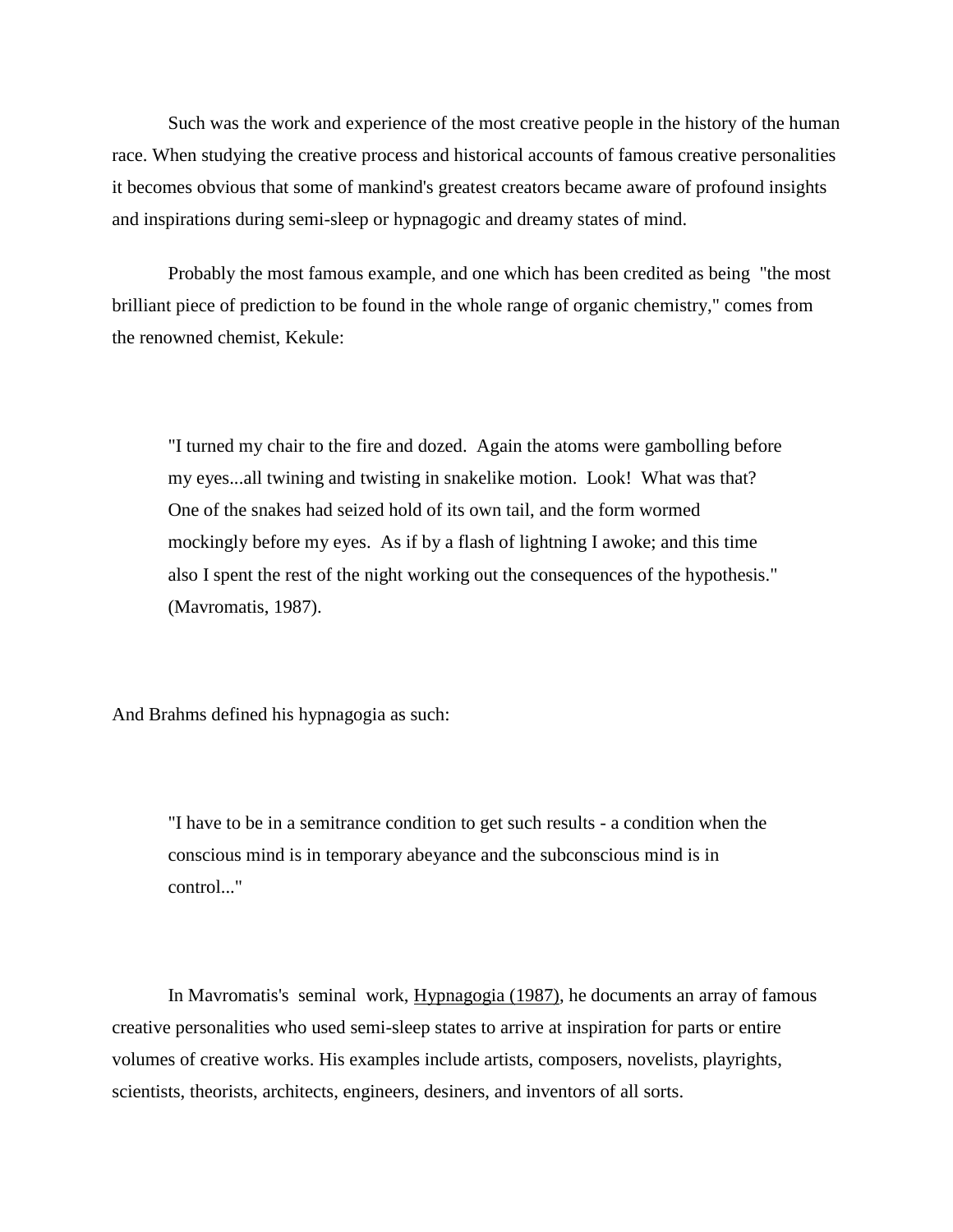Harmon and Rheingold in their book, Higher Creativity: Liberating the Unconscious for Breakthrough Insights (1984), suggest that each of us may be able to gain access through semi-sleep states, to an enhanced form of personal creativity.

Realistically, the probability of many of us achieving the breakthrough levels of genius realized by history's great creators is low. Each of these individuals spent a lifetime acquiring the expertise and honing the exceptional personal talents needed to excel in his or her own particular field of endeavor and unique life. **Nevertheless**, hypnagogia and creative reverie appear to be generic conditions within the range of human consciousness; that is, these states of mind are potentially available **to all human beings**. So each of us, if truly desirous and disciplined enough to practise with patience, over time will be able to identify, develop and possibly master this art of utilizing semi-sleep states to unlock our personal creativity. To keep us optimistic, but realistically inspired, perhaps it would be helpful at this point to offer a definition of Personal Creativity. For the purposes of this model, creativity is defined as: "personally novel ideas or inventive solutions which are, for the individual creator, fresh connections of value and feasible use." That means, that you and I can use these concepts and states of consciousness to use all of our creative capacity, regardless of our starting position.

Now of course, virtually all of you know how Light and Sound Devices are probably the most effective and efficient means to enter and maintain the states of consciousness that are optimal for creativity development. If you do not know this story and its history in modern times of brain wave entrainment, you can read about the early research conducted by the Menninger Foundation's EEG biofeedback pioneers Elmer & Alyce Green and Dale Walters. They have been studying and documenting the relationships between brain wave frequencies, subjective mind states and the creative process, noting that hypnagogic imagery and creative inspiration are attainable once a subject's brain waves are within the slow 4-8 hz frequency range of theta activity.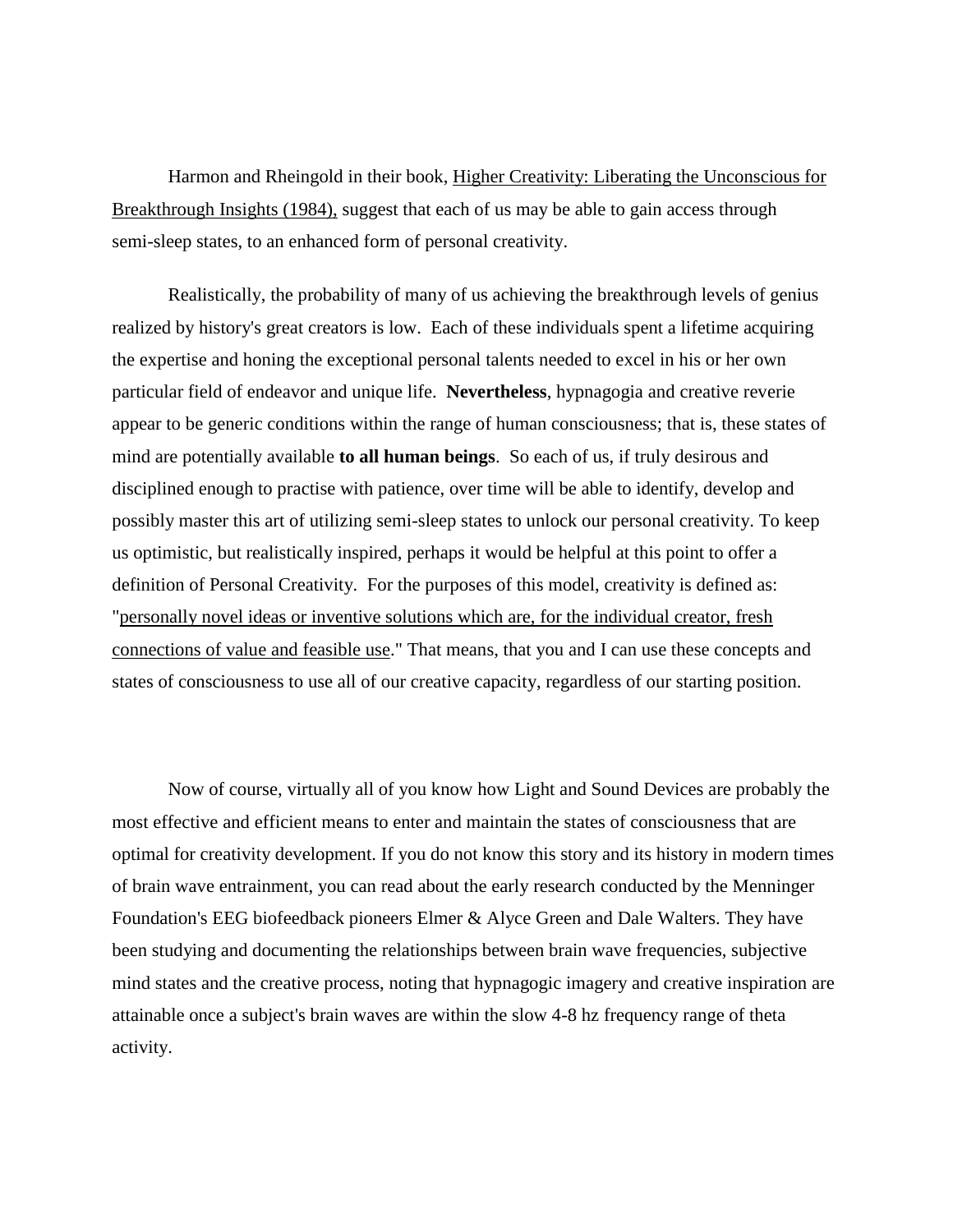In Great Britain, during the 1970's, EEG biofeedback researchers Maxwell Cade and Nona Coxhead documented thousands of brain wave patterns and their subject's corresponding reports of his/her associated states of mind. In their book, The Awakened Mind (1979), their research data illustrate that a predominance of alpha and theta brain wave activity are necessary for the creative state of mind to emerge.

(4) The Fourth Stage is Decoding or Interpreting Creative Images Using Idea Associations with The Meaning Wheel

Once you have remembered a particularly significant hypnagogic image, how do you determine its personal meaning? Like dreams, hypnagogic images can be classified into any one or a combination of types: day residue that requires mental sorting and cataloguing in memory, the re-experiencing of emotionally charged past events, recurring personal symbols, archetypic symbols, the re-playing of relationship dynamics, and inspirational insights or solutions to the puzzles of life, including perhaps the problem that you incubated for theta reverie.

One effective system that Dan McKinnon and I have developed for uncovering and unravelling the meaning of hypnagogic images involves associative imagery. This method likely works best in an alpha state, because you want to encourage lateral or metaphorical associations or connections. Here are the 10 steps in this method:

1. Choose an image which strikes you as significant or "charged". You may not be sure why it feels so, but choose it. Let's say for example, I had the image of a blue flower.

2. Give the image a title or name, in 3 words or less, similar to the quick access words a secretary writes on a file tab. In my example "Blue flower blossomed."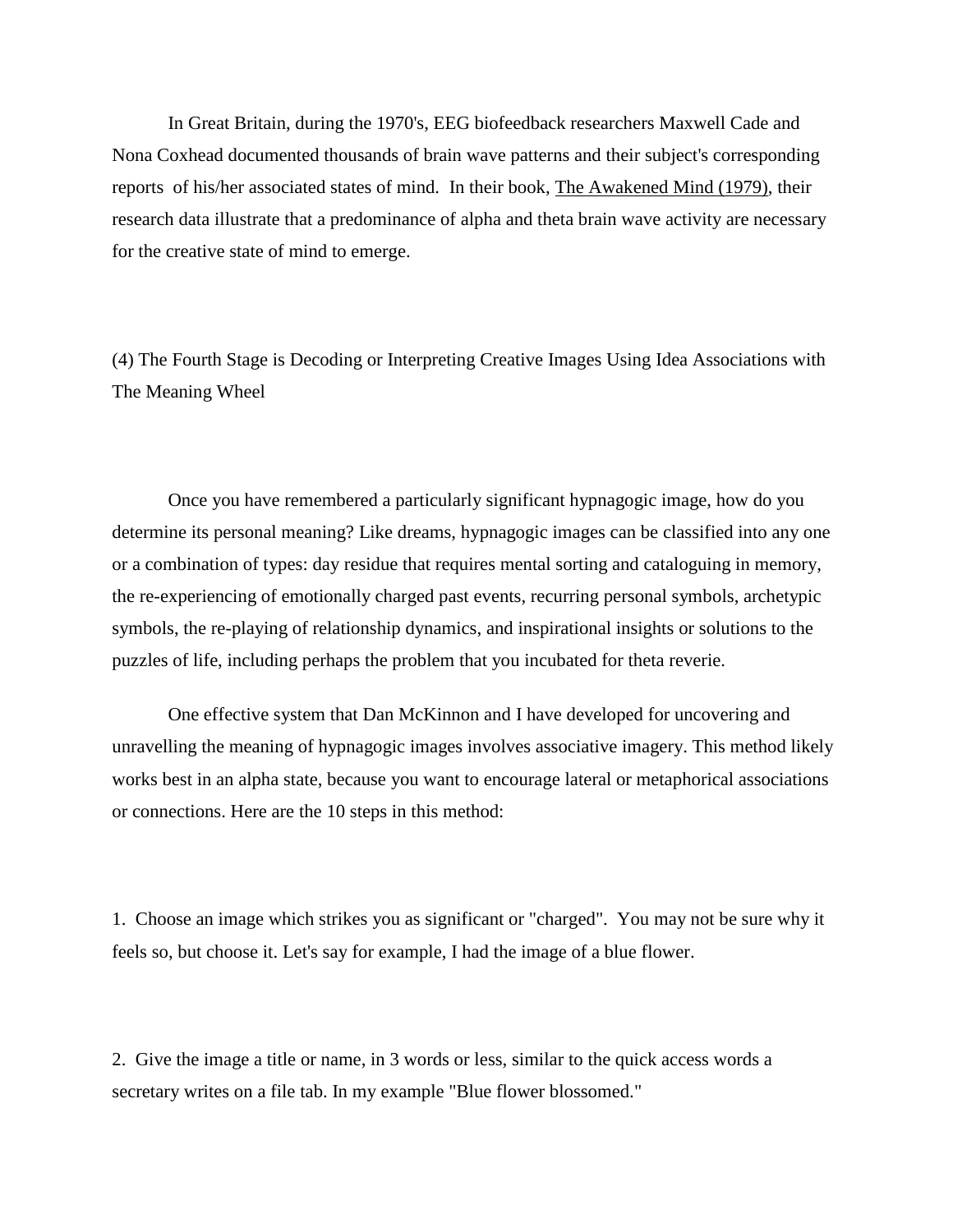3. Record in detail, by writing or drawing the image in your journal or on a blank sheet of paper.

4. Take a blank sheet of paper and in the centre write the title of the image. Draw a circle around it. This is the "hub of your Meaning Wheel."

5. Create a list of judgement-free associations by asking yourself, "What is\_\_\_\_and insert your title in the blank. That is, what comes to mind when you think of a \_\_\_\_\_?) Example: "What is a flower?" Ask the same question for at least six of the associative responses, "What is blue? What is blossoming? What is fertility? What is beauty? What is the stem? What are the roots? Record each association. Finally ask again, "What is \_\_\_\_(the original image)\_\_\_\_?"

6. Draw seven lines or spokes out from the hub of your Meaning Wheel. At the end of each line write one of the associations. Circle each association and connect each circle with a line so as to create the "rim of your Meaning Wheel."

7. Study your "Meaning Wheel," the rim, the spokes and the hub; notice how you made the connections. Close your eyes and visualize yourself "spinning the Meaning Wheel." As it spins, create a sense of personal meaning by seeking a pattern of connectedness between your associations and image.

8. Anticipate, expect and wait for an insight/meaning to breakthrough to your conscious awareness. Record the response in your journal or on the training sheet.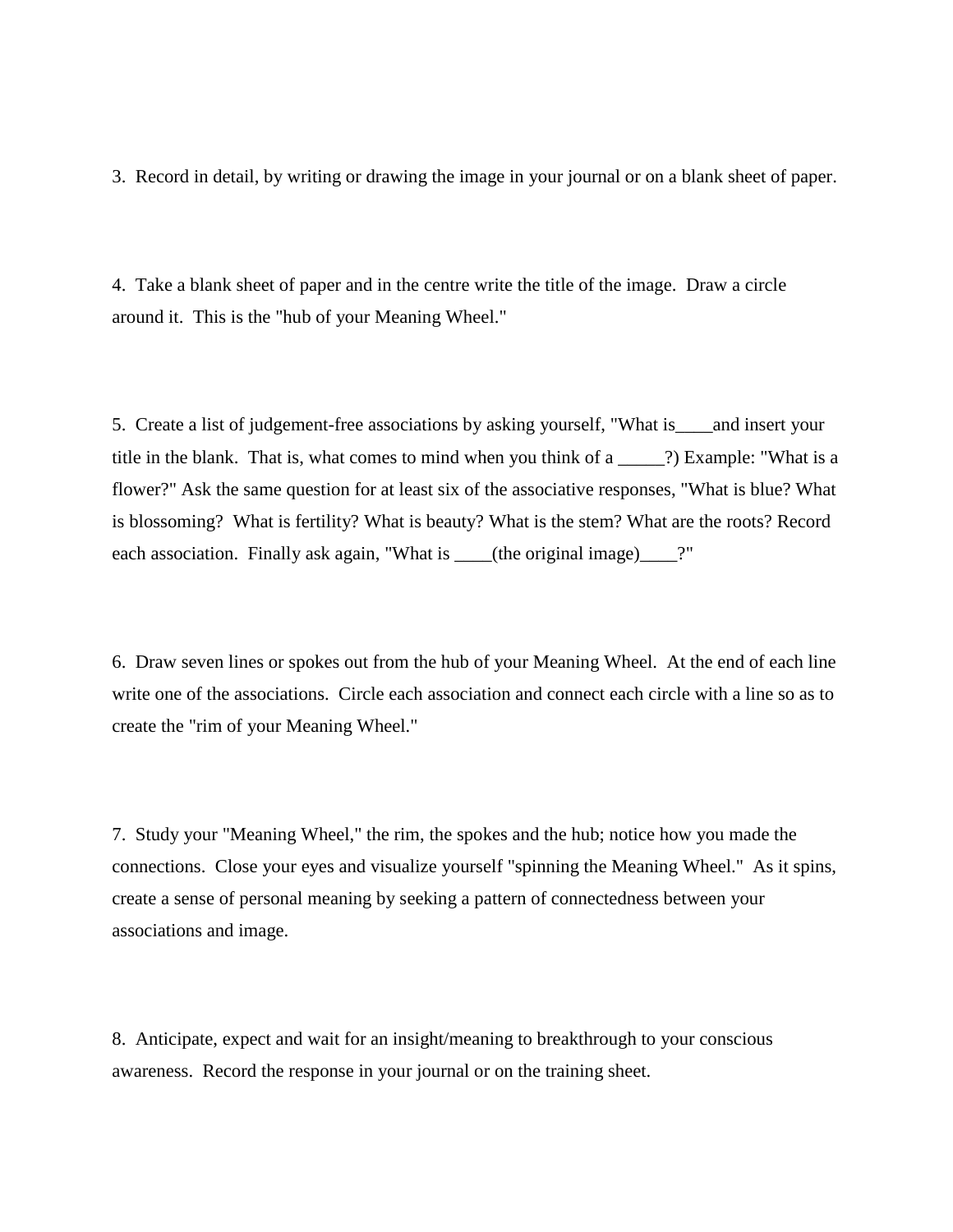9. Take a few moments to work at relating your image and its meaning to the events and relationships currently affecting your life. Take special notice of any notions or feelings that you doubt are relevant. Often they are insights disguised by your ego-self as insignificant in an indirect means of preventing you from changing your character.

10. If you feel that the image holds even more meaning (in a way it just won't let you go), then the next time you recognize yourself approaching the semi-sleep state of hypnagogia, re-form the image by visualizing it written in a capsule attached to a helium-filled balloon. When you are ready, let the balloon go; offering it to the sky in a further incubation of your unconscious mind. Wait and watch for the next hypnagogic image - often it will be a direct response to your offering.

Image interpretation is often more efficient and enhanced if you can engage a trusted "catalytic companion"; a friend or facilitator, who will gently question you in the "What is \_\_\_\_?" format for associations, and coach you towards connections of meaning. The role of catalytic companion is one of acting as a sounding board and mirror to you. Both you and your catalytic companion must commit to be governed by one rule; it is you, the imager, who knows at a deeper level the true meaning of the image. The companion is not to try to interpret the image for you. If at any time you feel unsure or uncomfortable, stop the process. "You own your own feelings", and only need share them when ready.

Of course, there are a number of ways your companion can assist you in exploring and developing your images. You could use a psychodrama technique of role playing the images and telling or acting their stories. The format mentioned in the paragraph above is merely a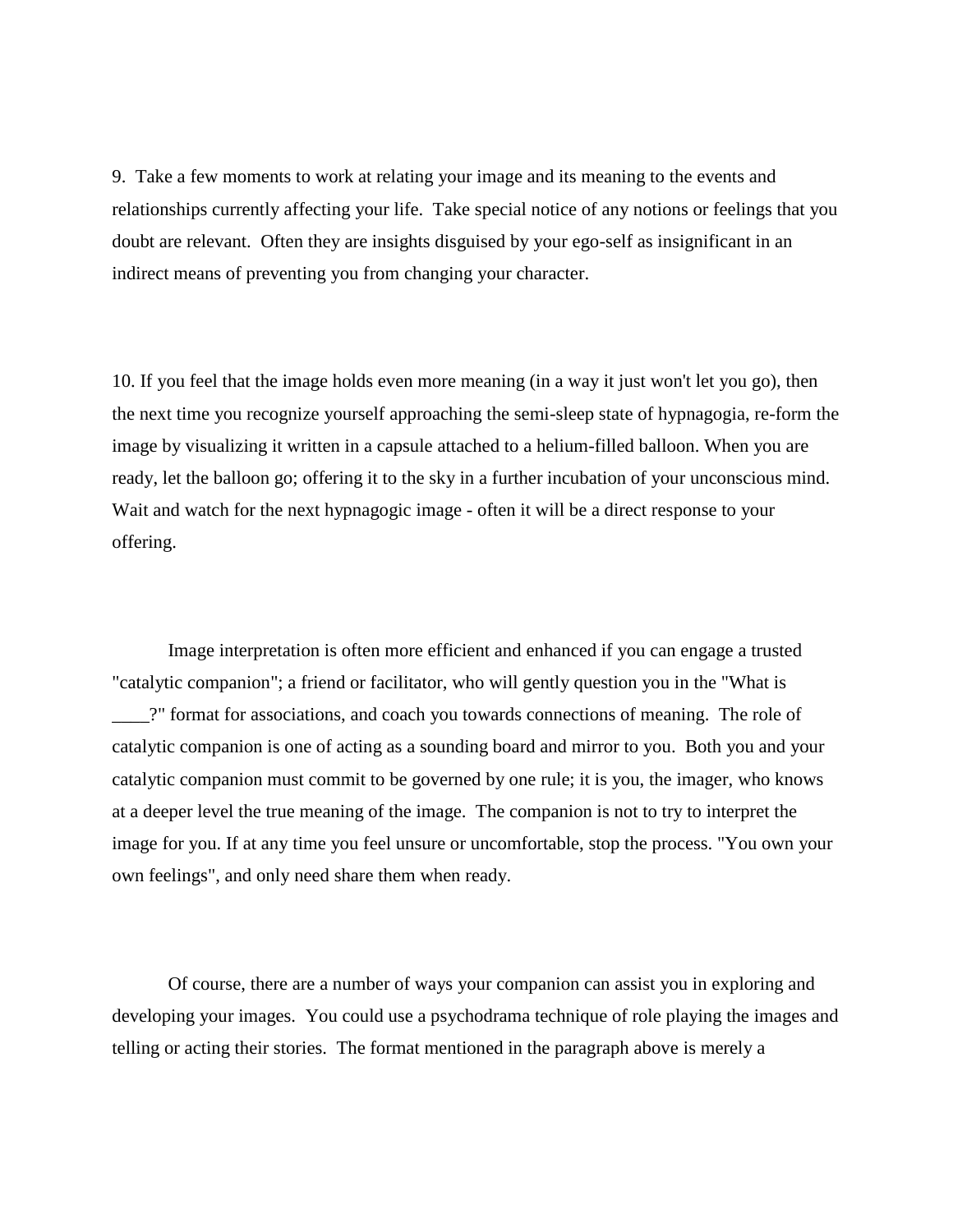suggestion. We like it because it does not presume upon counselling skills of the companion other than good listening in a supportive and caring atmosphere.

One of the aspects that a catalytic companion offers is a slightly different mirror or point of reference. This can inject novelty or randomness into the way an image is explored of examined such that some very novel facet or feature might suddenly emerge.

Perhaps even more important is the support and validation of worth and intrinsic beauty that comes with the joy of sharing creative expression. Creativity unrecognized is still latent energy. When validated creativity becomes a well-source of energy required for the next phase, that of feasibility testing and implementation.

(5) The Fifth Stage goes from Validation to Implementation

Implementation requires a high degree of motivation and sustained effort through the potential roadblocks and disappointments encountered at this stage. Drawing the link we made earlier between personal creativity and semi-sleep states of mind does not discount the activity, persistence and perspiration needed during the implementation phase of the creative process.

In the feasibility step, ideas that were incubated and tumbled in theta reverie then developed into potential solutions are now grouped together. Task groups may be assigned to refine these solution ideas with pro forma projections of costs and benefits, in other words, to assess the practicality or workability of the proposed solution. An important consideration is how the proposal will affect the overall system or functioning of the organization, anticipating reactions and necessary adjustments. When this process has been completed, the task groups meet together with their reports, or if you are developing personal creativity, you still devise a short list of solutions, probably 3 or 4 of them. More would result in diffusion of focus, whereas